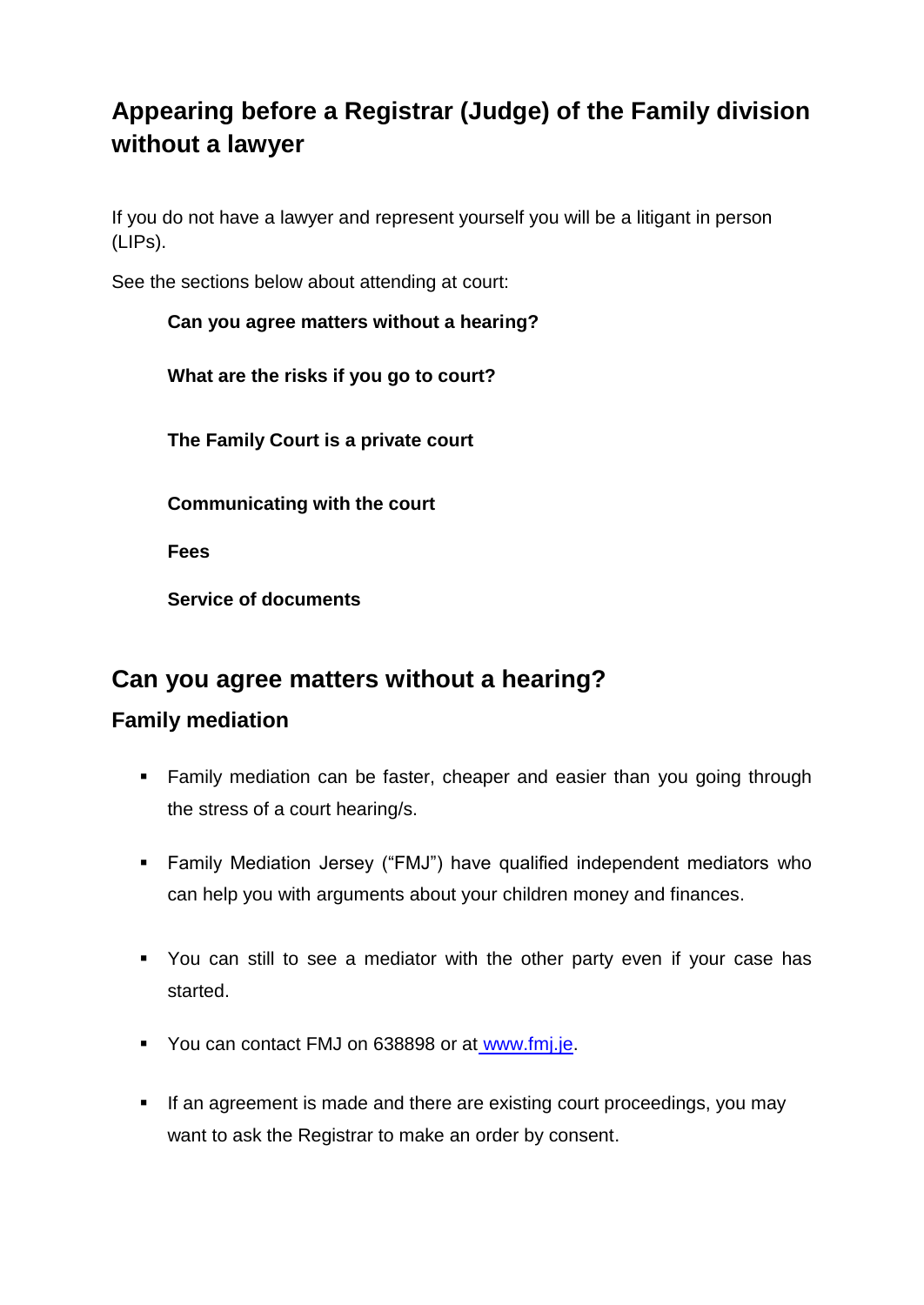## **What are the risks if you go to court?**

- If you apply to court you may not get the order or orders you want.
	- You may have to pay the other party's legal costs even if you are not paying for your own costs.
	- Attending court can be stressful and emotional.

## **The Family Court is a private court**

#### **The hearings are in private.**

 **The law does not allow you to show, say, write (disclose) or publish any details that can identify a child.**

Documents can be shown without permission only to:

- the court staff dealing with your case
- $\bullet$  the parties to the case
- a lawyer representing a party
- a Jersey Family Court Advisory Service (JFCAS) officer
- a person appointed as a guardian for the child (normally a JFCAS officer)
- an expert appointed by the court
- **There are penalties for breaking this law.**
- **The court also sits in private regarding financial disputes.**

#### **Communicating with the court**

- All communications have to be sent to the Family Proceedings Officer (FPO). It is better for you to send e-mails to the FPO so there is a record.
	- The Registrars and/or any court staff cannot give you or anyone else legal advice so don't ask for this.
	- Use the correct court forms. Ask the FPO if you are not sure.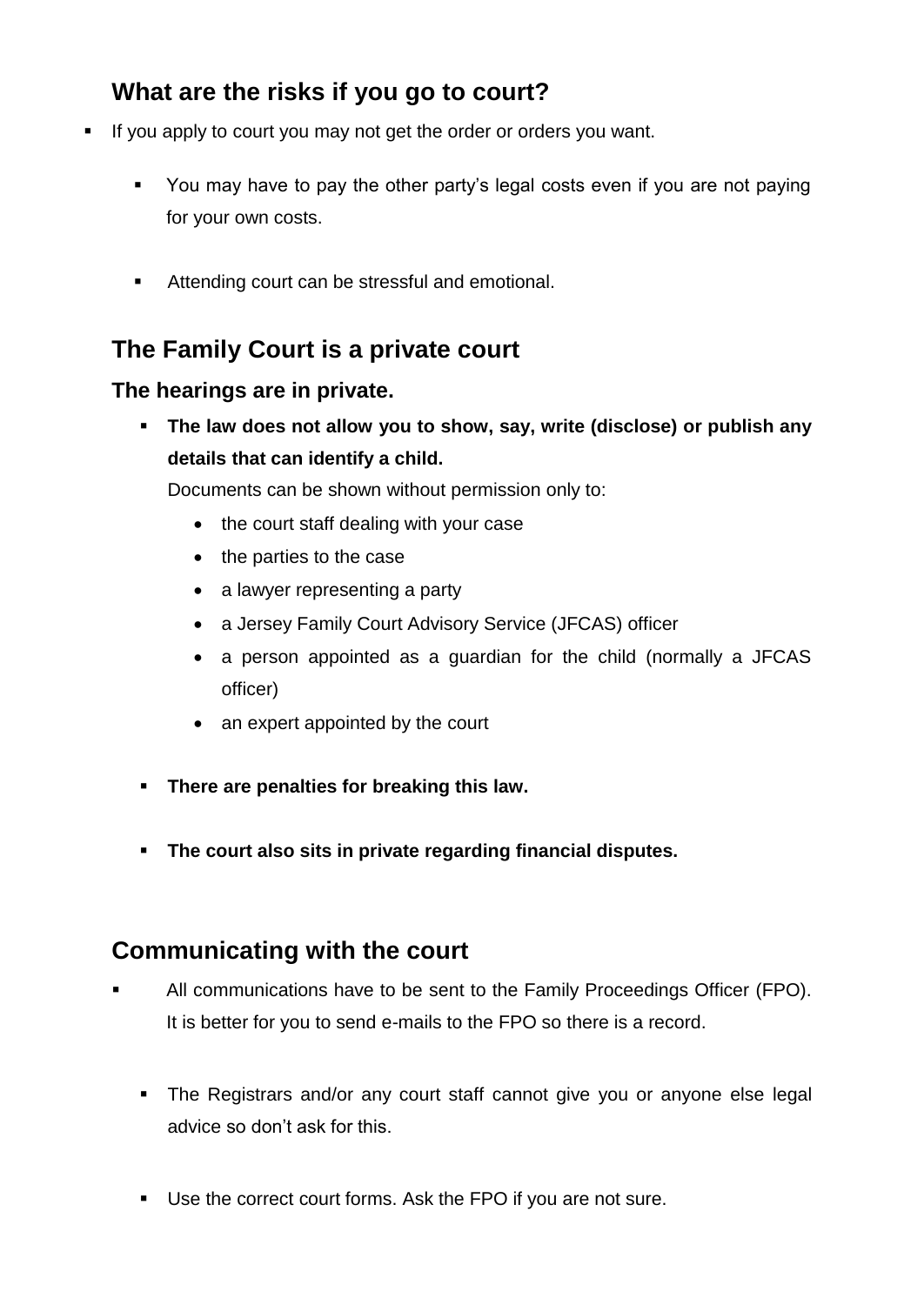- You must put the case name and reference number (given by the court) at the top of every document and communication you send to the court.
- If you need to contact the FPO once your case has started, you must also copy the other party/ies (or their lawyer/s if they are represented) in on any communications you send.
- Do not send the FPO copies of communications between you and the other party.
- Judges/Registrars will not enter into correspondence with you.
- **Tell the FPO if you have any concerns about your safety.**
- Inform the FPO if you want a McKenzie Friend to attend hearings with you. See the leaflet about McKenzie Friends on the Court Service website (or pick up a copy from the Judicial Greffe reception.
- Give an address where documents can be sent to you.
- You MUST tell the court and the other party/ies to the proceedings if you change address.
- **Provide contact details eg mobile numbers and email addresses.**

#### **Fees**

- You may be able to get an exemption of fees certificate so you do not have to pay court fees. Apply to the Viscount's Department before you start your court application, and if granted, attach the exemption certificate to your court application.
- Pay the correct court fee, if you are not fees exempt, so that your papers can be processed. See the Court Service website pages for this information.